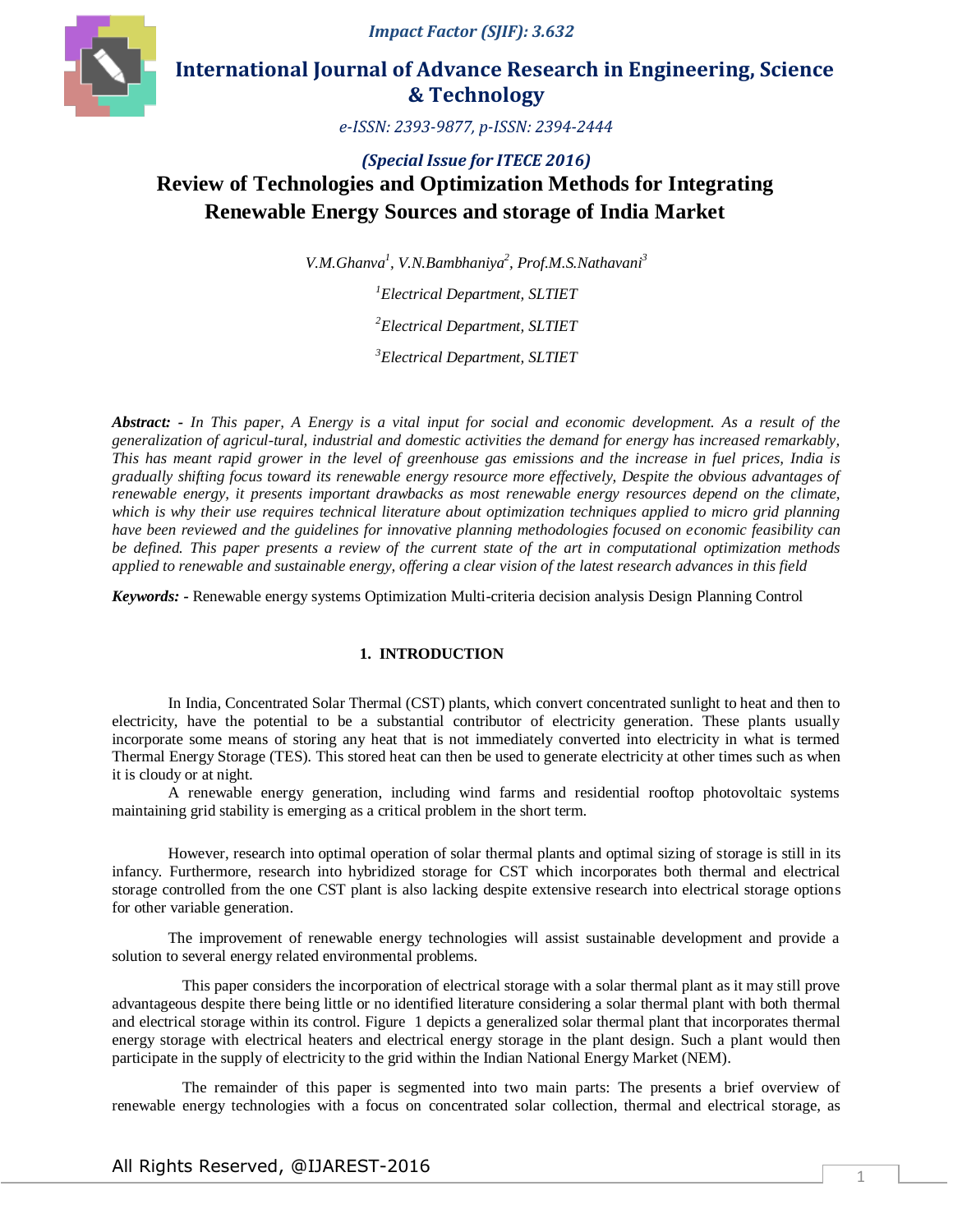depicted in Figure presents a survey of modelling, optimization and control methods relating to CST with storage. Concluding remarks and future research directions.



## **1.1 SOLAR POWER IN INDIA**

In July 2009, India unveiled a US\$19 billion plan to produce 20 GW (20,000MW) of solar power by 2020. Under the plan, the use of solar-powered equipment and applications would be made compulsory in all government buildings, as well as hospitals and hotels. On November 18, 2009, it was reported that India was ready to launch its National Solar Mission under the National Action Plan on Climate Change, with plans to generate 1,000 MW of power by 2013.

India's largest photovoltaic (PV) power plants

- Reliance Power Pokaran Solar PV Plant, Rajasthan, 40MW 02011-06 June 2011 Commissioning in March 2012
- AdaniBitta Solar Plant, Gujarat, 40MW 02011-06 June 2011 To be Completed December 2011
- Moser Baer Patan, Gujarat,30MW 02011-06 June 2011 Commissioned July 2011
- Azure Power Sabarkantha, Gujarat, 10MW 02011-06 June 2011 Commissioned June 2011
- Green Infra Solar Energy Limited Rajkot, Gujarat, 10M W 02011-11-29 November 29, 2 011 Commissioned November 2011

The daily average solar energy incident over India varies from 4 to 7 kWh/m2 with about 1500–2000 sunshine hours per year (depending upon location), which is far more than current total energy consumption For example assuming the efficiency of PV modules were as low as 10%, this would still be a12 thousand times greater than the domestic electricity demand projected for 2015. Fig shows the average solar radiations receiver by different regions in India.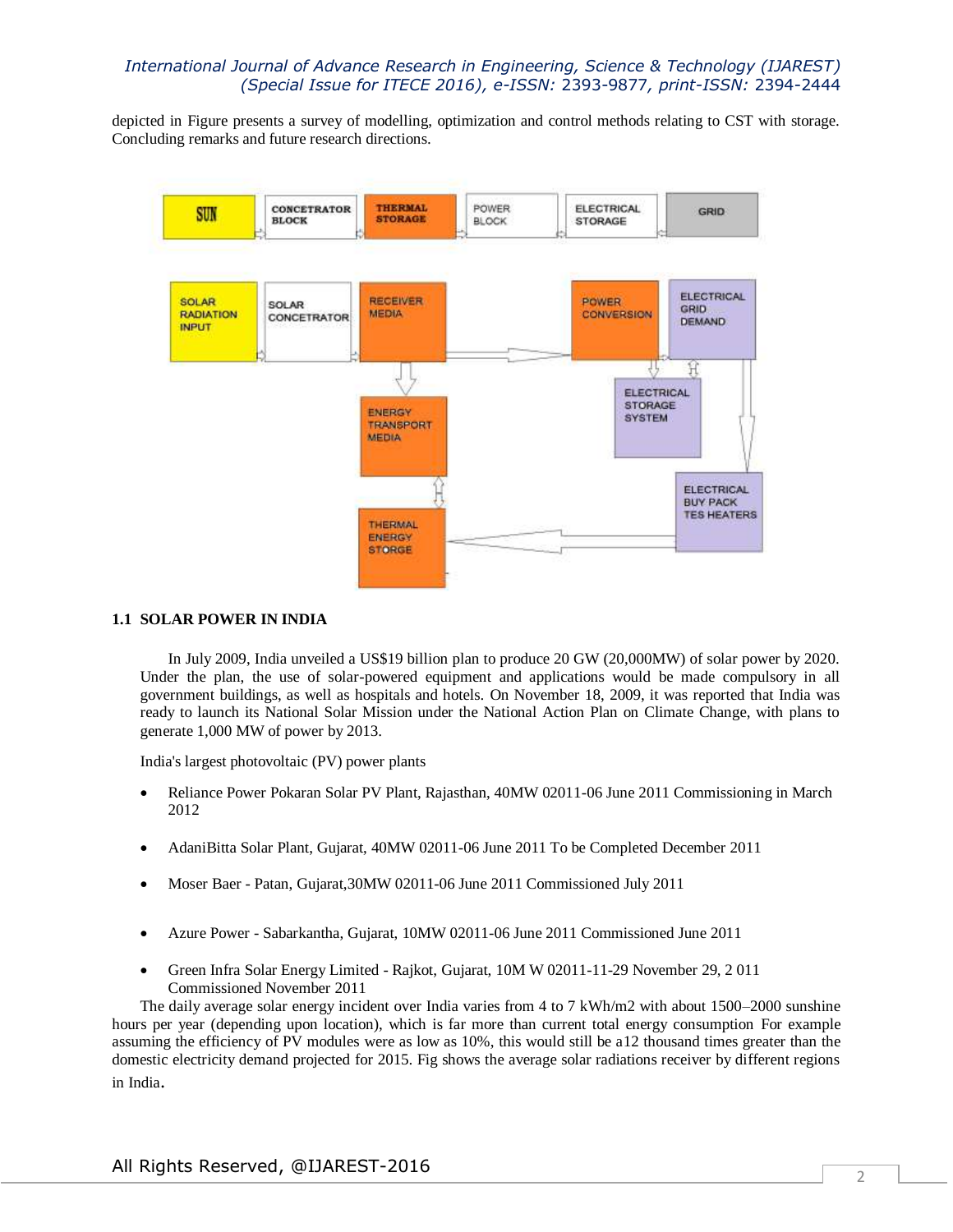Gujarat government has signed a MoU with Clinton Foundation to build the world's largest solar-power plant in the region. The 3,000-megawatt plant near the border between India and Pakistan would be one of four planned by the initiative, a William J. Clinton Foundation program to promote renewable energy. The other proposed sites are in California, South Africa, and Australia.

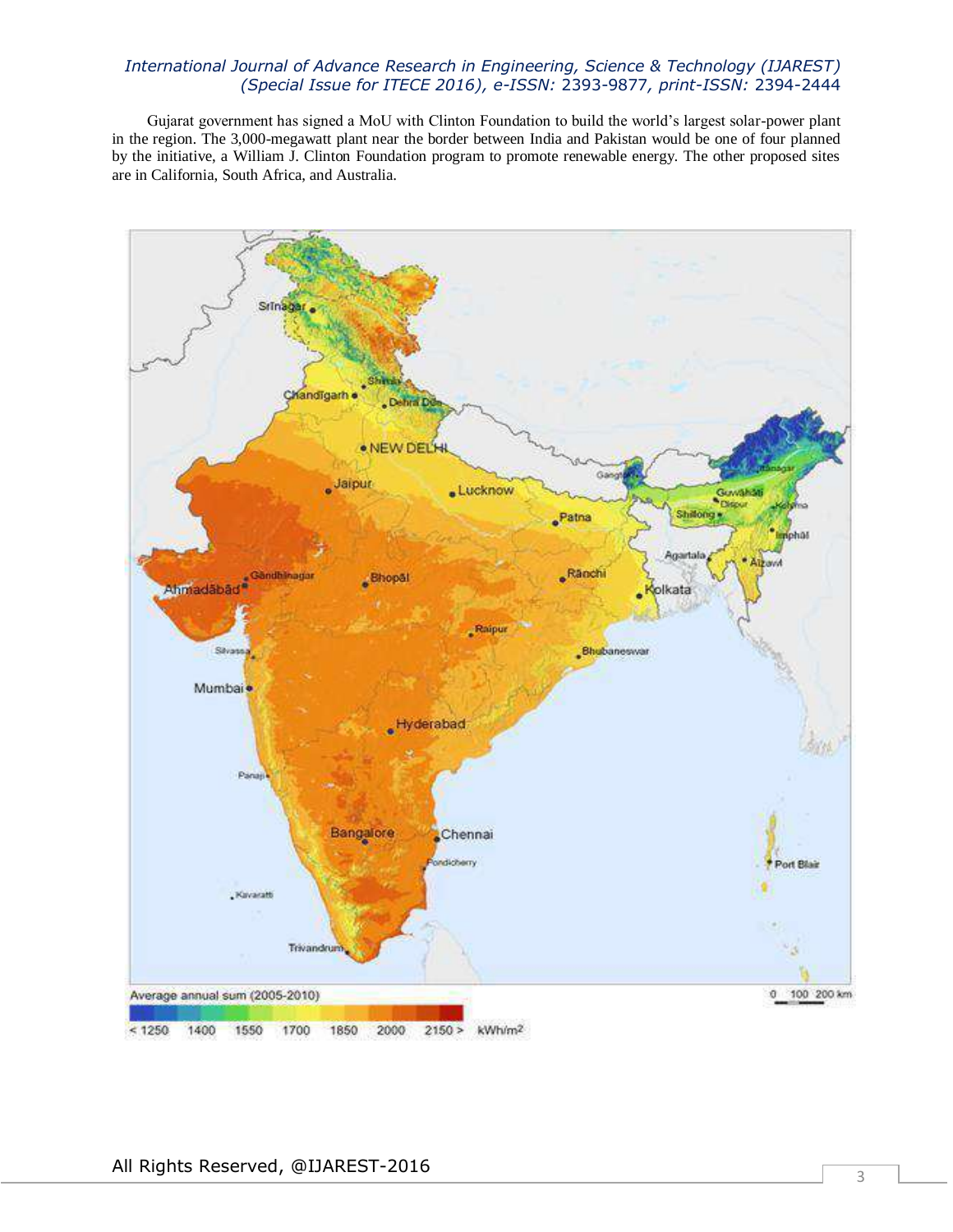### **II. TECHNOLOGIES FOR RENEWABLE ENERGY GENERATION AND STORAGE**

This section provides a sampling of the literature for descriptions of the various CST technologies and on the use of thermal and electrical storage with renewable energy generators. Figure shows the solar-field and powerblock components of a parabolic trough CSP plant, as well as optional components including thermal energy storage and a natural gas backup boiler.

The solar-field components can be oversized relative to the power block so that energy captured during the day can run the power block and provide additional heat energy to the thermal storage medium. This stored energy then can be used to run the power block during cloudy periods and at night, significantly increasing the capacity factor of the CSP power block. Currently, CSP systems with more than 7 hours of thermal storage.



Parabolic trough systems were first commercialized in 1984 and account for 96% of global CSP deployment (NREL 2012). Power tower systems have a shorter operational history. Solar Two, a 10-MW power tower with 3 hours of molten salt thermal storage.

Several demonstrated CSP systems use natural gas for backup energy—like the solar energy generating systems (SEGS) plants but these are fundamentally different from new CSP designs where solar thermal energy is directly used to augment combined cycle natural gas generators or a coal generators.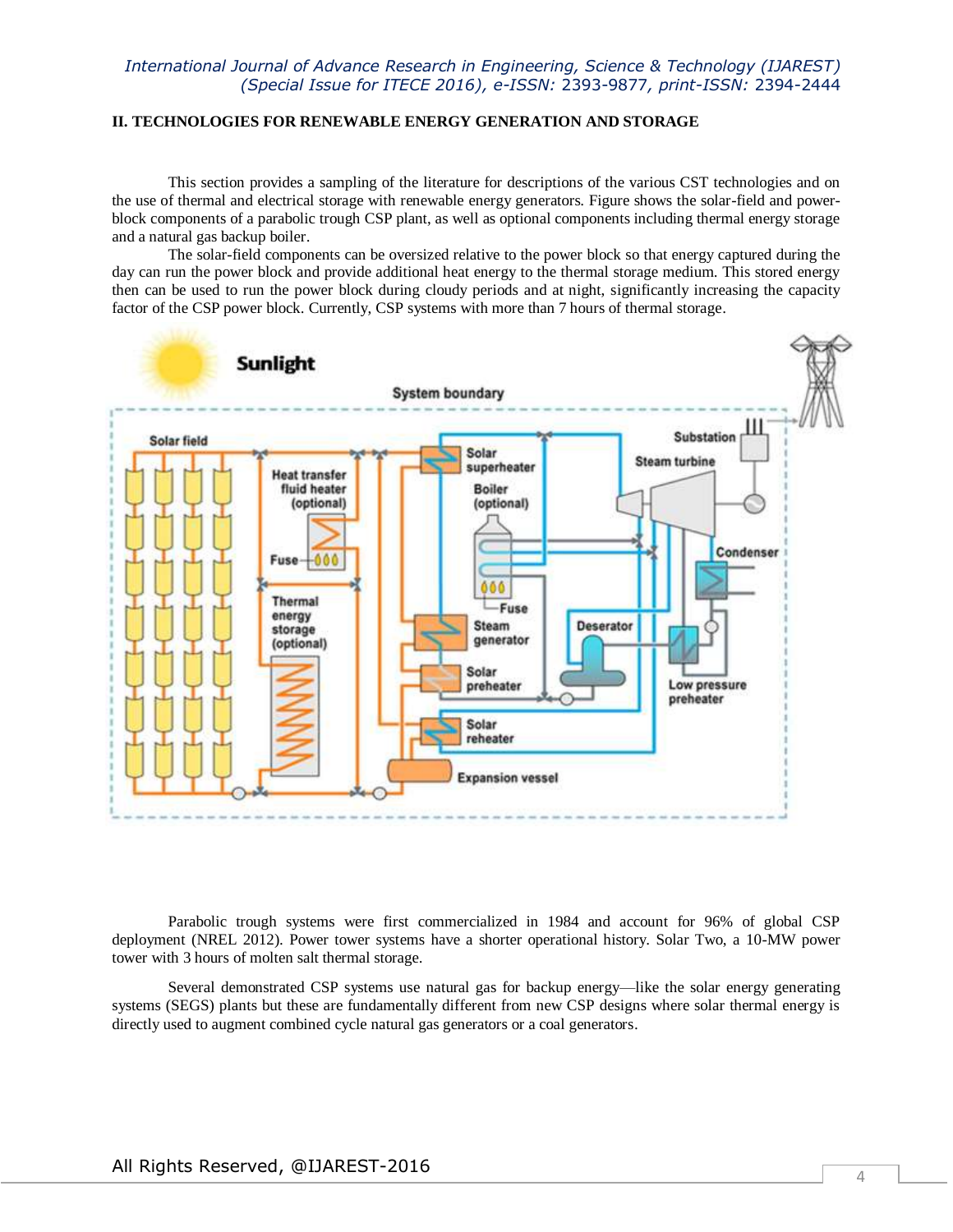#### **III. MODELLING AND OPTIMISATION: METHODS APPLICABLE TO CSP WITH STORAGE**

This section presents a selection of papers related to the modelling of external parameters relevant to the operation of a CST plant. This is followed by a presentation of literature relating to the problem of optimization of CST plant and the use of storage in general.

#### **3.1 External Parameter Modelling**

Power generation from a CST needs to be framed within the context of:

- I. The available solar resource, in terms of Direct Normal Irradiance (DNI)
- II. The energetic demand from the grid and<br>III. The economic environment.
- The economic environment.

#### **3.2 Models for Solar Irradiation**

The energy source for a CST plant is direct solar irradiance. To manage a CST plant it is important to understand how solar irradiance will vary on different time scales, including short time scales (minutes), over which irradiance can be forecast with sufficient accuracy to maintain control over the plant, and longer time scales.

The review of solar irradiance models by Diagne et al. (2013) discusses the accuracy and the relative compu-tational requirements for predicting solar irradiance at various time horizons along with hybrid models for the combination of both very short term and longer term predictive models.

The work performed by Huang et al. (2013) gives an hourly one step ahead predictor for global or DNI, provided there is historical training data available, using a modified time series analysis method. Some work has also been performed to establish the diffuse fraction of solar irradiation (Boland et al., 2008) from which DNI can be inferred when only global solar irradiation historical data is available.

#### **3.3 Models of Demand.**

A comprehensive review of demand modelling for use with energy production world-wide is presented by Suganthi and Samuel (2012). This review dealt with short term to long term forecasting world wide using a variety of techniques.

Techniques by Magnano et al. (2008) were used for the synthetic generation of load or demand characteristics for South Australia. Magnano and Boland (2007) was used to support this work as demand variation is largely driven by temperature,time of day, day of week and month of year. Boland (2010) builds on both these previous works with two applications, one being a PV positioning optimization problem which also uses stochastic programming as described by Shapiro and Philpott (2007).

A description of a complementary method for short term load prediction using multiple linear regression methods based on month, hour, and temperature as the input variables. Models for Energy Spot Price Prediction. The revenue that can be generated by a plant will depend not only on the demand for electricity but also on the wholesale spot price, which varies every five minutes Kim and Powell (2011a) presents a zero moment method (Robbins and Monro, 1951) for the prediction of spot price fluctuations in energy markets.

#### **3.4 Modelling and Analyses with Scenarios of Differing Penetration of Renewable Energy**

The report by Denholm et al. (2013) discusses in some detail the operation of a CST within a scenario of 33% renewable energy supplier penetration. One of the main observations from this work was that with renewable energy at 33% of the total market, CSP with storage should be operated primarily to provide ancillary services for grid frequency stabilisation and ramp rate matching in order to provide maximum value to the grid. This work utilises the National Renewable Energy Laboratory (NREL) The article by Usaola (2012b) discusses similar grid stabilisation operation from a regulator or policy making perspective in the Spanish energy market with details of the model formulation and analyses presented in Usaola (2012a) for short term (2 day ahead) prediction of market behavior (demand and price). One of the key findings of Usaola (2012b) is that the Spanish market does not present the same opportunities for returns as the US market.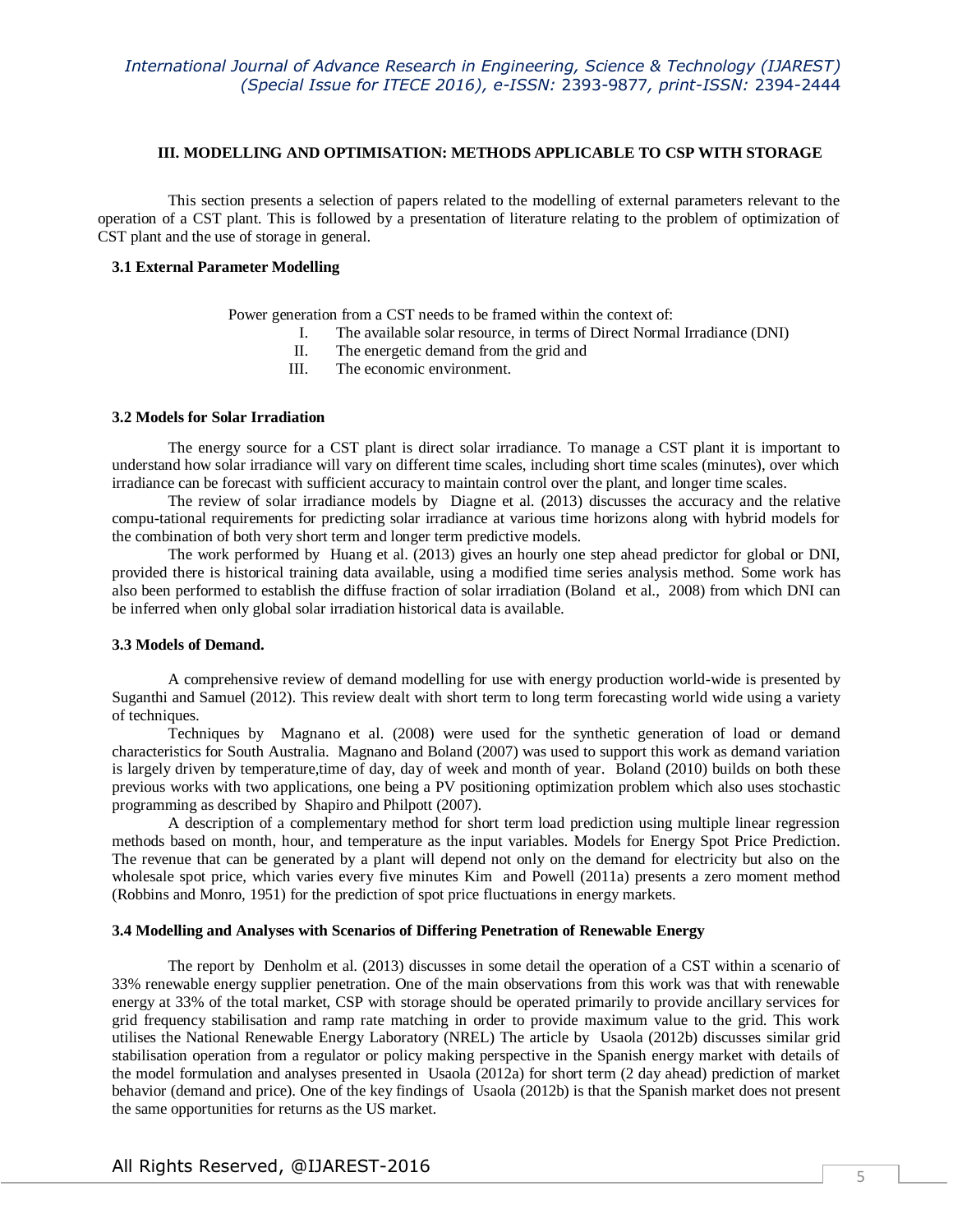A complementary report by Mills and Wiser (2012) compares the long-run marginal economic value of wind, single axis tracking PV, CSP without storage and CSP with 6 hours thermal storage in California for a 2030 scenario against the cost of operating a flat block fossil fuel generator of the same capacity, as the percentage penetration of all variable generation technologies is increased. The findings show that within the limited scope of their study, the marginal value of CST decreases less than that of PV and CSP without storage as the percentage penetration of variable generation increases and that the marginal value of CST remains higher than that of wind at all penetration levels.

## **3.5 Control and Optimization**

Optimisation of a CST needs to consider the following:

- $\checkmark$  optimal control of an existing plant with storage systems to maximize revenue
- $\checkmark$  Optimal sizing of collectors and storage systems.

When considering CST operation within the context of the Australian NEM energy and ancillary services markets, dispatch bids are made at 5 minute intervals with half hourly clearing cycles. Though unique to the NEM, there may be benefits in developing methods applicable to the 5 minute time frame as evidenced in the report by IEMO (2012b) where one of the improvements in forecasting wind output is attributed to performing wind data analysis on the reduced interval size of 5 minutes from the previous 30 minute intervals.

Optimisation for Renewable Electricity Generation and Storage. Bazmi and Zahedi (2011) present a substantive review of optimization studies related to power generation and supply including:

- I. Power supply and distribution
- II. Power plant operation
- III. Building energy consumption
- IV. Industrial energy consumption
- V. Power plants and carbon dioxide capture and storage (CCS) and vi) Renewable energy mix

 A Examples of Optimisation for Renewable Electricity Generation Operation. Kim and Powell (2011b) presents a method to optimize the value of storage for an wind farm with associated pumped hydro storage system. The optimisation is performed by making short term decisions throughout the day as to store or dispatch energy based on an arbitrage mechanism for revenue (i.e. buy low, sell high). This problem is a variation of the well-known news vendor problem from operations research. The method assumes quantised state of charge levels for the storage element as well as operation within the discrete time domain and is limited to one day at a time optimisation, with all stored energy at the end of the day being of no value to the next day's trading.

 An optimisation of a theoretical solar trough power plant with thermal store was presented by Morin (2012) considering the multivariate objectives for economic, energetic and operational aspects. The method uses multi objective optimisation enabled via Genetic Algorithms (GA) for traversing the solution space and presents a sensitivity analysis on various aspects of the plant operation. From an economic perspective the method optimizes an Leveled Cost of Energy (LCOE) parameter rather than the value that can be provided to an electricity market with fluctuating prices.. The key finding of this work is that an optimization across all aspects of the plant, collector, power block and storage determines a better optimum that the optimization of each of the components in isolation.

#### **IV. CONCLUSIONS**

This paper has presented a brief summary of technologies pertaining to the implementation of Concentrated Solar Power plants implemented with both thermal energy storage and electric storage systems as depicted in Figure 1.

The optimal operation and sizing of concentrating solar thermal plants with both thermal and electrical storage has not yet been studied comprehensively.

Two of the major findings from the identified literature at this point are, firstly that most, if not all analysis is performed on hourly time scales rather than the Australian NEM market clearance interval time of 30 minutes, nor